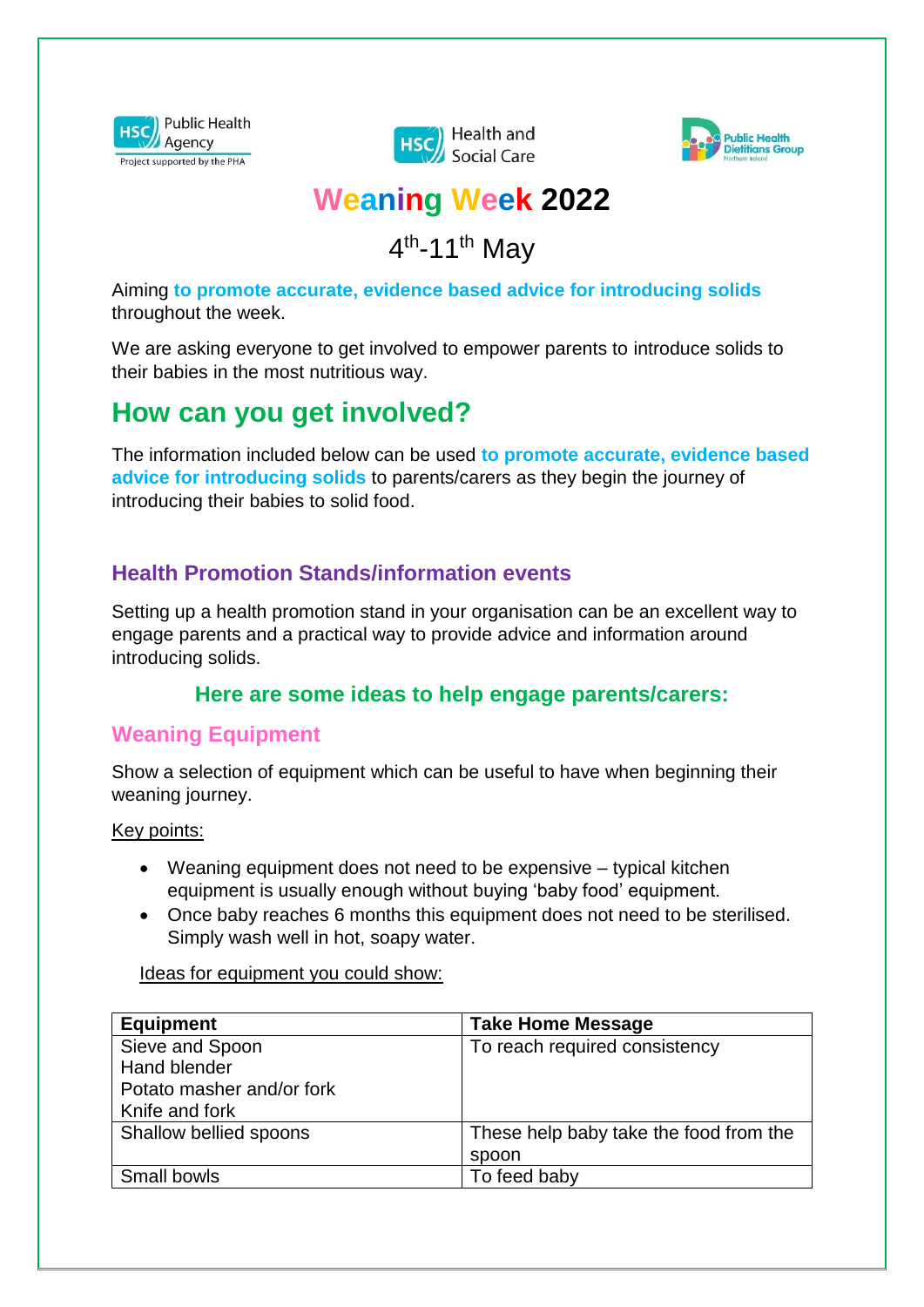| Ice cube tray or small pots            | For freezing prepared meals         |
|----------------------------------------|-------------------------------------|
| Free flowing feeding cup               | To introduce for drinks at 6 months |
| Bibs/coveralls                         | Help keep clothes clean             |
| Antibacterial spray and cleaning cloth | To wipe up spills and mess          |

## **Samples of first foods and fingers foods**

Show some samples of weaning foods to show parents' textures and portion sizes of first foods.

This can help increase confidence and provide ideas of how to begin their weaning journey.

#### Key points:

- Use a hand blender and sieve and spoon to prepare first foods such as; broccoli, cauliflower, potatoes, porridge/baby rice.
- Finger foods such as carrot, toast and broccoli should be soft with no hard lumps or chunks that could break off and cause a choking risk.
- Commercial baby finger foods like puffs, corn snacks and wafers can be given, but try not to rely on these for finger foods. As they dissolve and breakdown in baby's mouth, they don't teach baby important skills like chewing.

#### **Taste test**

Purchase a variety of commercial/shop bought baby foods and encourage parents to sample these.

Invite parents to give feedback and thoughts around; taste, texture, colour, smell and cost.

#### Key points:

- The benefits of preparing weaning foods at home such as; more control over the ingredients, cheaper, encouraging the family to eat together and textures can be altered as appropriate for each infant's abilities.
- Weaning foods can be made of a mixture of sweet and savoury tastes together (eg peas and pears; apple and parsnips)- meaning baby may prefer them due to the sweet taste, but this doesn't given them the chance to develop a taste for savoury foods.
- Once opened, any leftover, unheated food must be stored in the fridge used within 24 hours. If heated or baby has been fed directly from the jar, leftover food must be discarded.
- Do not let baby suck food directly from pouches –, squeeze it into a bowl or spoon instead.
- Even if labelled as 'suitable from 4 months' solid foods should not be given until around 6 months.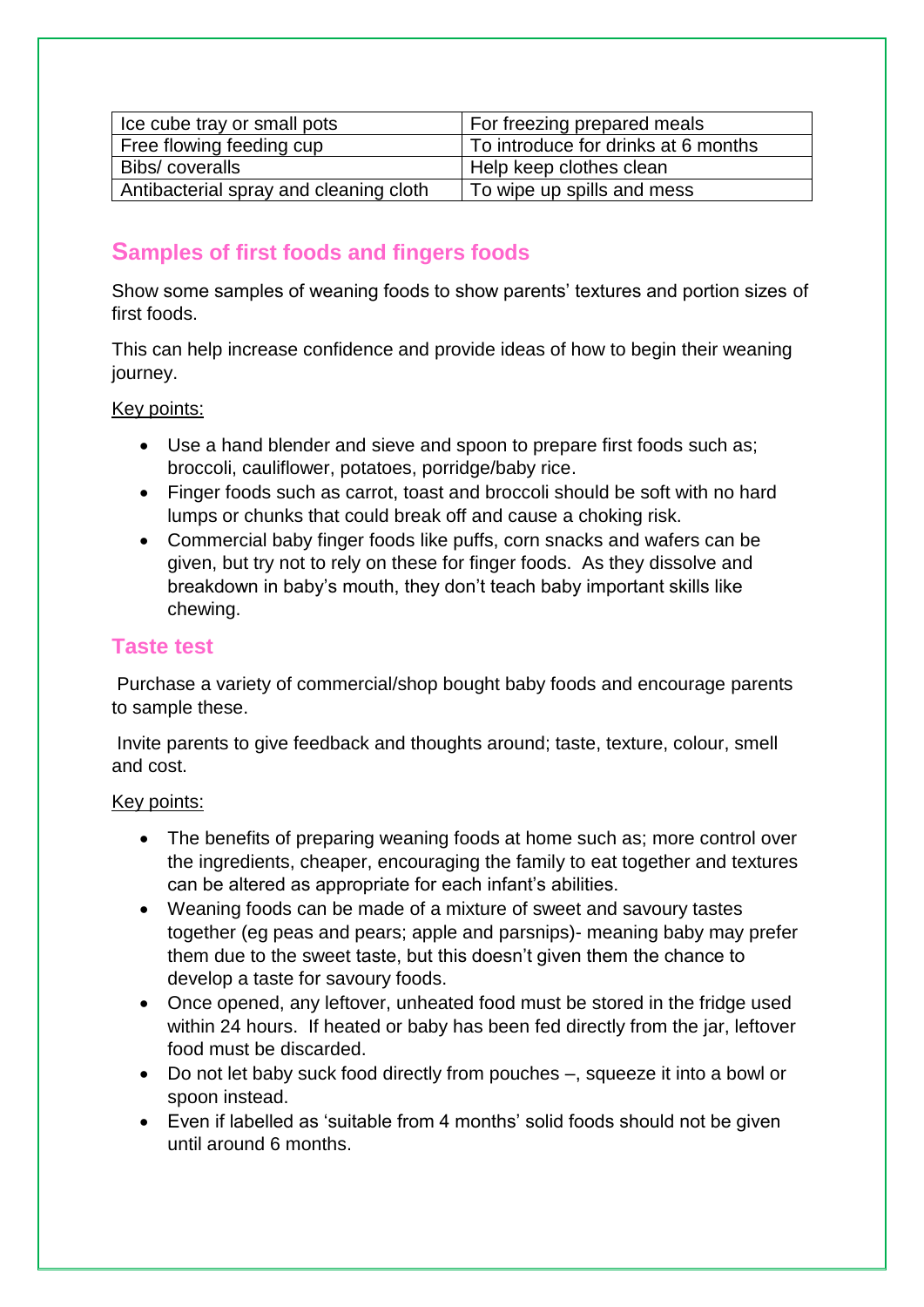- Commercial baby foods can be useful when tight on time, but it is best not to have them all the time.
- This taste test could also include some homemade weaning foods to for comparison.

#### **Cost comparison**

|                                | Home made       | <b>Commercial/shop bought</b> |       |
|--------------------------------|-----------------|-------------------------------|-------|
|                                |                 | jar                           | pouch |
| Carrot puree (70g)             | 70              | 45p                           | 72p   |
| Spaghetti bolognaise<br>(190g) | 50 <sub>p</sub> | 83p                           | £1.93 |

Average price based on 3 supermarkets where possible April2022

You can find out more about commercially available baby foods in the report by the World health organisation at this link:

#### [Commercial-Foods-Policy-Brief-LowRes.pdf \(who.int\)](https://www.euro.who.int/__data/assets/pdf_file/0007/407563/Commercial-Foods-Policy-Brief-LowRes.pdf)

#### **What's on the menu?**

Help give parents/carers ideas on how to plan meals for weaning.

- Set up a table with common store cupboard foods such as pasta, tinned fish, tinned fruit and vegetables and lentils.
- Ask parents to suggest how these store cupboard ingredients could be used to make a meal for weaning their infant.

#### **Introducing Solids- What to avoid:**

To highlight to parents the foods which need to be avoided when starting weaning.

Set up a table or stand with salt, sugar, honey and whole nuts-the four main foods which must be avoided when weaning.

#### Key points

- Encourage avoiding these foods and also items which contain these such as; processed meats, sweets, chocolate, jam etc.
- Avoiding these foods help to ensure infants are being introduced to solids in the most nutritious and safest way.

## **Don't forget to have posters and leaflets nearby for parents to take information home.**

# **Also ensure any Covid 19 guidelines/regulations are followed**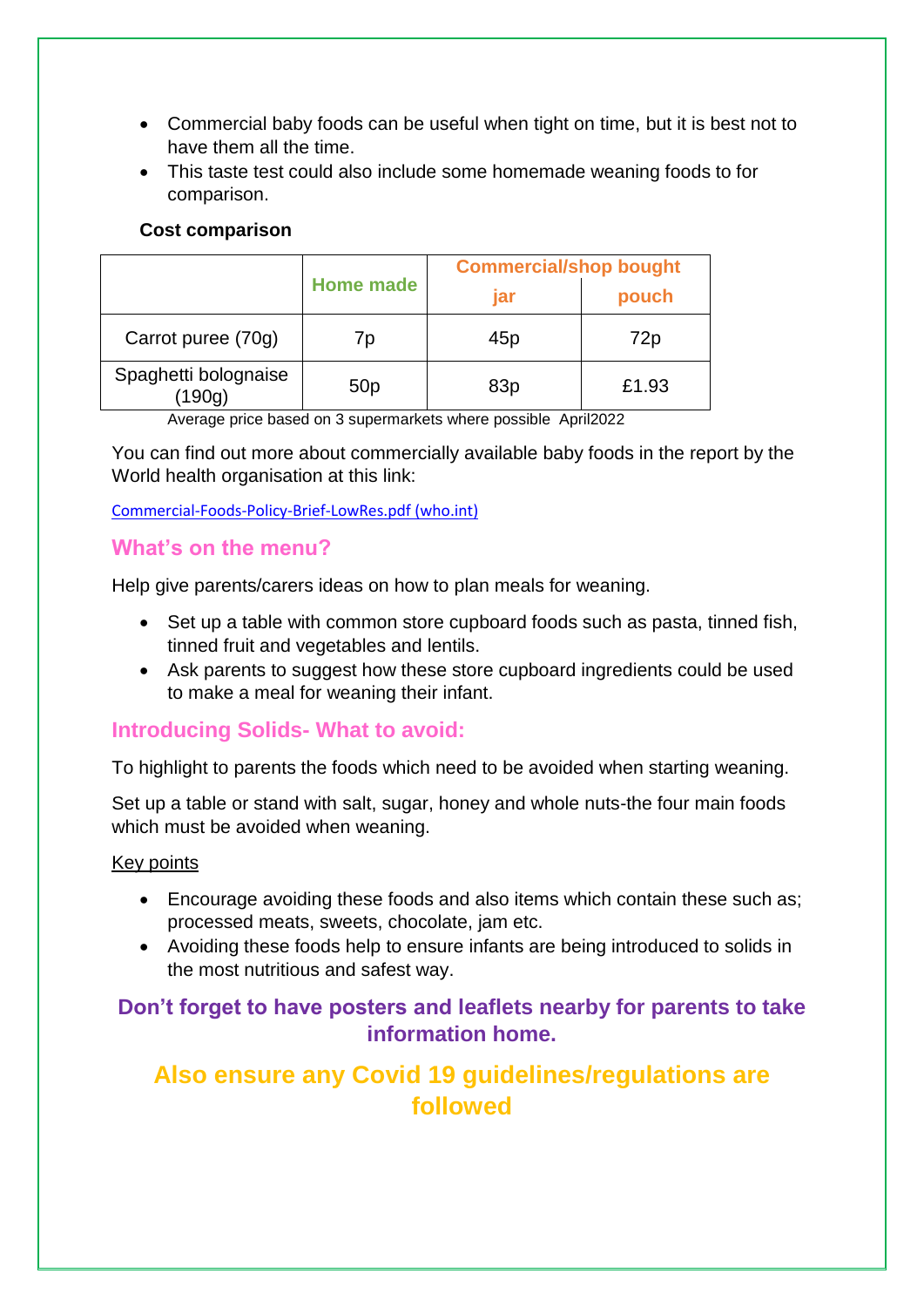# **What else can I do?**

## **Display Posters and Information**

Display posters about weaning in your area and link some of the activities already happening in your organisation to the main messages of the campaign.

### **Emails/Whatsapp groups etc.**

Send the campaign information, digital posters and infographics attached in this email to staff/ colleagues is a great method of promoting the work you are doing around the campaign.

Use the **email banner** below and attached in the email to help raise awareness.



## **Use Social Media**

Share the 'Weaning week recipe cards', 'Starting weaning Infographics' and 'Things I wish I knew, Top tips from parents and carers infographics' attached in this email

Promote your weaning week events and post plenty of pictures!

**Websites:** We also suggest linking any posts with the following websites to direct parents/carers to further information.

#### **Public Health Agency- Weaning made easy:**

[Weaning made easy: moving from milk to family meals \(English and](https://www.publichealth.hscni.net/publications/weaning-made-easy-moving-milk-family-meals-english-and-translations)  [translations\) | HSC Public Health Agency \(hscni.net\)](https://www.publichealth.hscni.net/publications/weaning-made-easy-moving-milk-family-meals-english-and-translations)



**NHS Start for Life:**

[www.nhs.uk/start4life/](http://www.nhs.uk/start4life/)